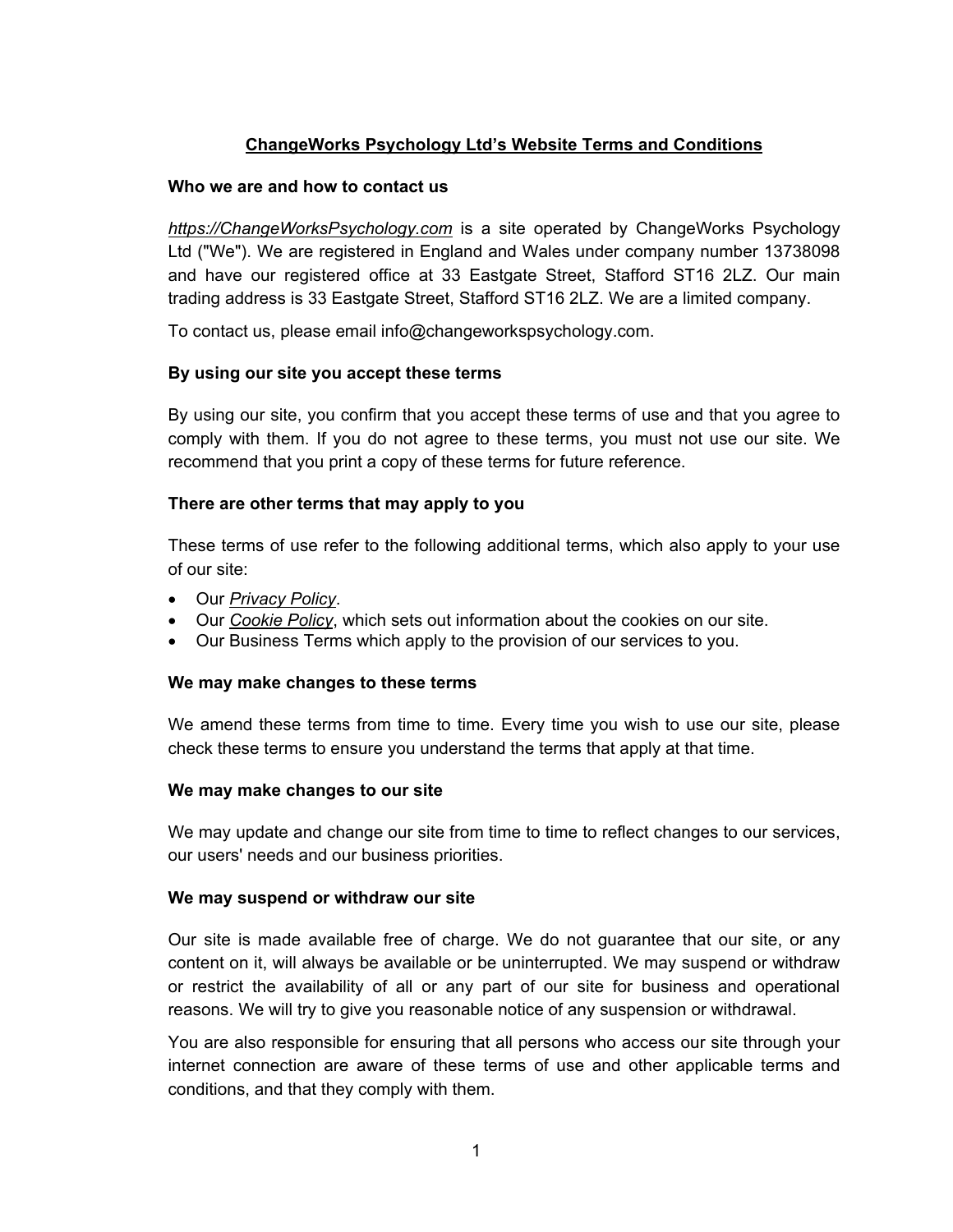#### **We may transfer this agreement to someone else**

We may transfer our rights and obligations under these terms to another organisation. We will always tell you in writing if this happens and we will ensure that the transfer will not affect your rights under the contract.

#### **Our site is only for users in the UK**

Our site is directed to people residing in the United Kingdom. We do not represent that content available on or through our site is appropriate for use or available in other locations.

#### **You must keep your account details safe**

If you choose, or you are provided with, a user identification code, password, or any other piece of information as part of our security procedures, you must treat such information as confidential. You must not disclose it to any third party.

We have the right to disable any user identification code or password, whether chosen by you or allocated by us, at any time, if in our reasonable opinion you have failed to comply with any of the provisions of these terms of use.

If you know or suspect that anyone other than you knows your user identification code or password, you must promptly notify us at info@changeworkspsychology.com.

## **How you may use material on our site**

We are the owner or the licensee of all intellectual property rights in our site, and in the material published on it. Those works are protected by copyright laws and treaties around the world. All such rights are reserved.

You may print off one copy, and may download extracts, of any page(s) from our site for your personal use and you may draw the attention of others within your organisation to content posted on our site.

You must not modify the paper or digital copies of any materials you have printed off or downloaded in any way, and you must not use any illustrations, photographs, video or audio sequences or any graphics separately from any accompanying text.

Our status (and that of any identified contributors) as the authors of content on our site must always be acknowledged.

You must not use any part of the content on our site for commercial purposes without obtaining a licence to do so from us or our licensors.

If you print off, copy, or download any part of our site in breach of these terms of use, your right to use our site will cease immediately and you must, at our option, return or destroy any copies of the materials you have made.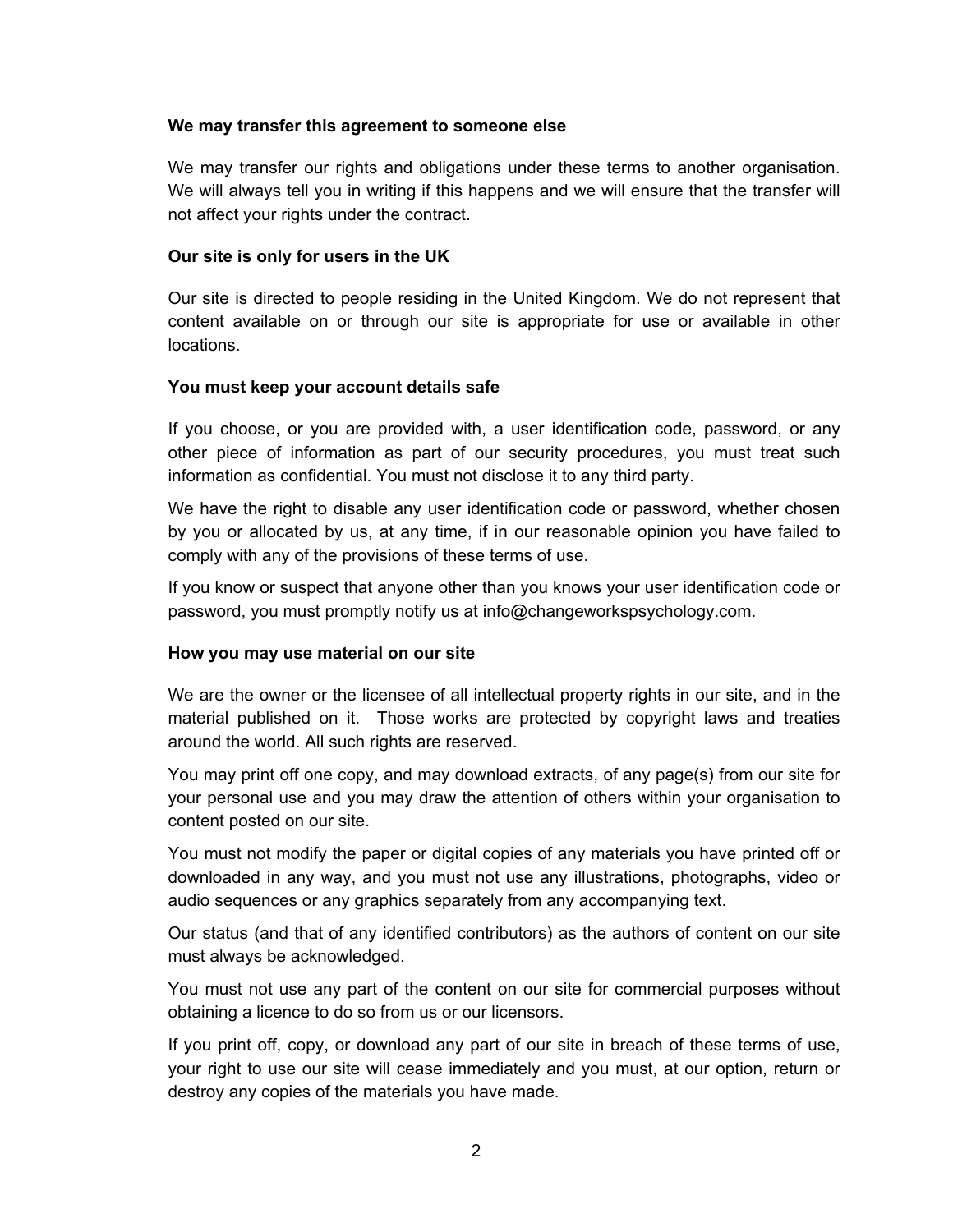### **Do not rely on information on this site**

The content on our site is provided for general information only. It is not intended to amount to advice on which you should rely. You must obtain professional or specialist advice before taking, or refraining from, any action on the basis of the content on our site.

Although we make reasonable efforts to update the information on our site, we make no representations, warranties or guarantees, whether express or implied, that the content on our site is accurate, complete, or up to date.

#### **We are not responsible for websites we link to**

Where our site contains links to other sites and resources provided by third parties, these links are provided for your information only. Such links should not be interpreted as approval by us of those linked websites or information you may obtain from them.

We have no control over the contents of those sites or resources.

#### **Our responsibility for loss or damage suffered by you**

- We do not exclude or limit in any way our liability to you where it would be unlawful to do so. This includes liability for death or personal injury caused by our negligence or the negligence of our employees, agents, or subcontractors and for fraud or fraudulent misrepresentation.
- Different limitations and exclusions of liability will apply to liability arising as a result of the supply of our services to you, which will be set out in our Business Terms.
- Please note that we only provide our site for domestic and private use. You agree not to use our site for any commercial or business purposes, and we have no liability to you for any loss of profit, loss of business, business interruption, or loss of business opportunity.

#### **How we may use your personal information**

We will only use your personal information as set out in our Privacy Policy.

#### **We are not responsible for viruses and you must not introduce them**

We do not guarantee that our site will be secure or free from bugs or viruses.

You are responsible for configuring your information technology, computer programmes and platform to access our site. You should use your own virus protection software.

You must not misuse our site by knowingly introducing viruses, trojans, worms, logic bombs or other material that is malicious or technologically harmful. You must not attempt to gain unauthorised access to our site, the server on which our site is stored, or